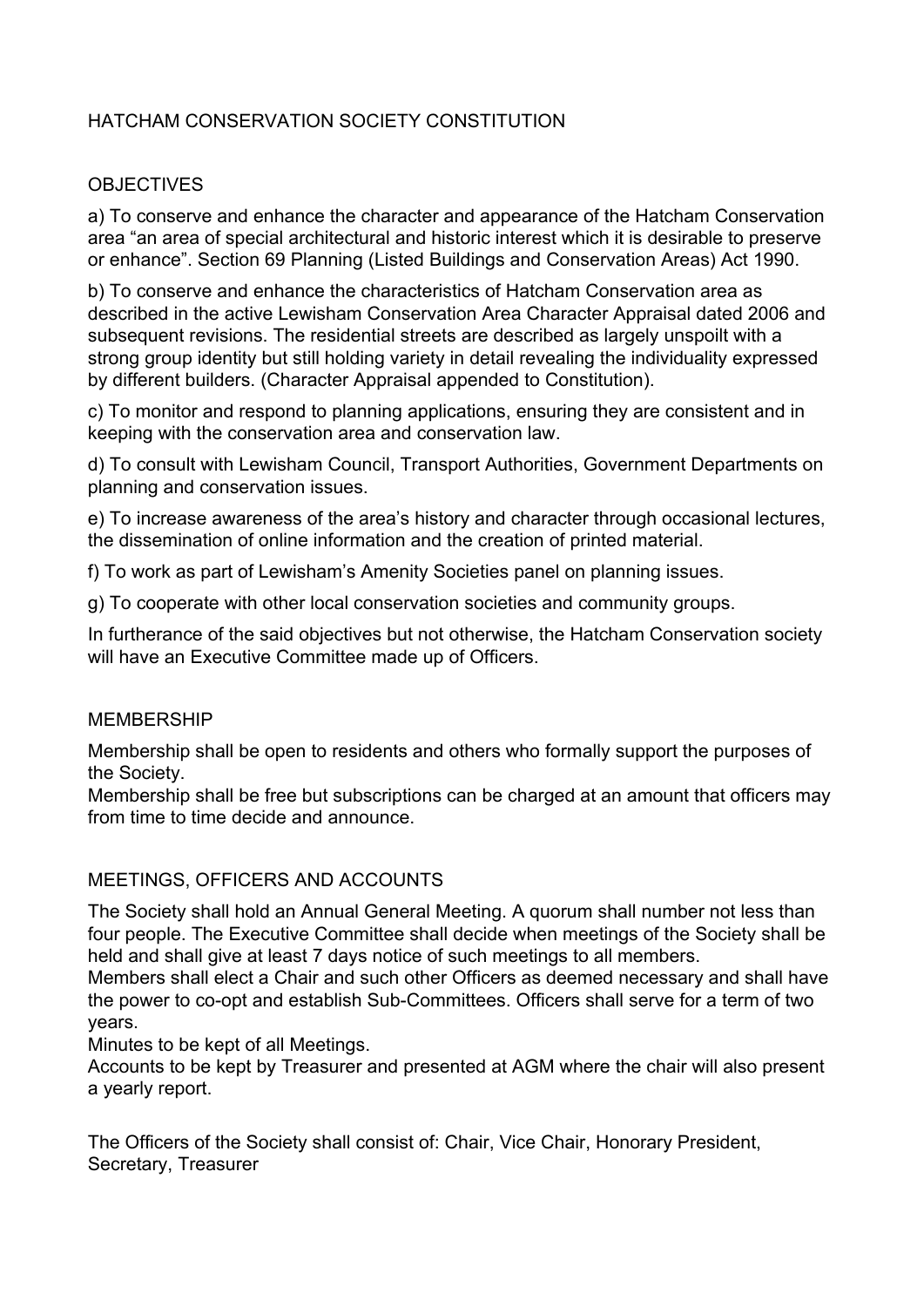## **POWERS**

The Society shall operate on a not for profit basis.

Officers shall have the power to open and operate a bank account. They shall be responsible for ensuring the safe management of the account with two signatories to each cheque.

Officers shall have the power to raise funds, apply for and receive grants and donations. Funds raised can be used only for the Society's purpose.

September 2019

Hatcham Conservation Society